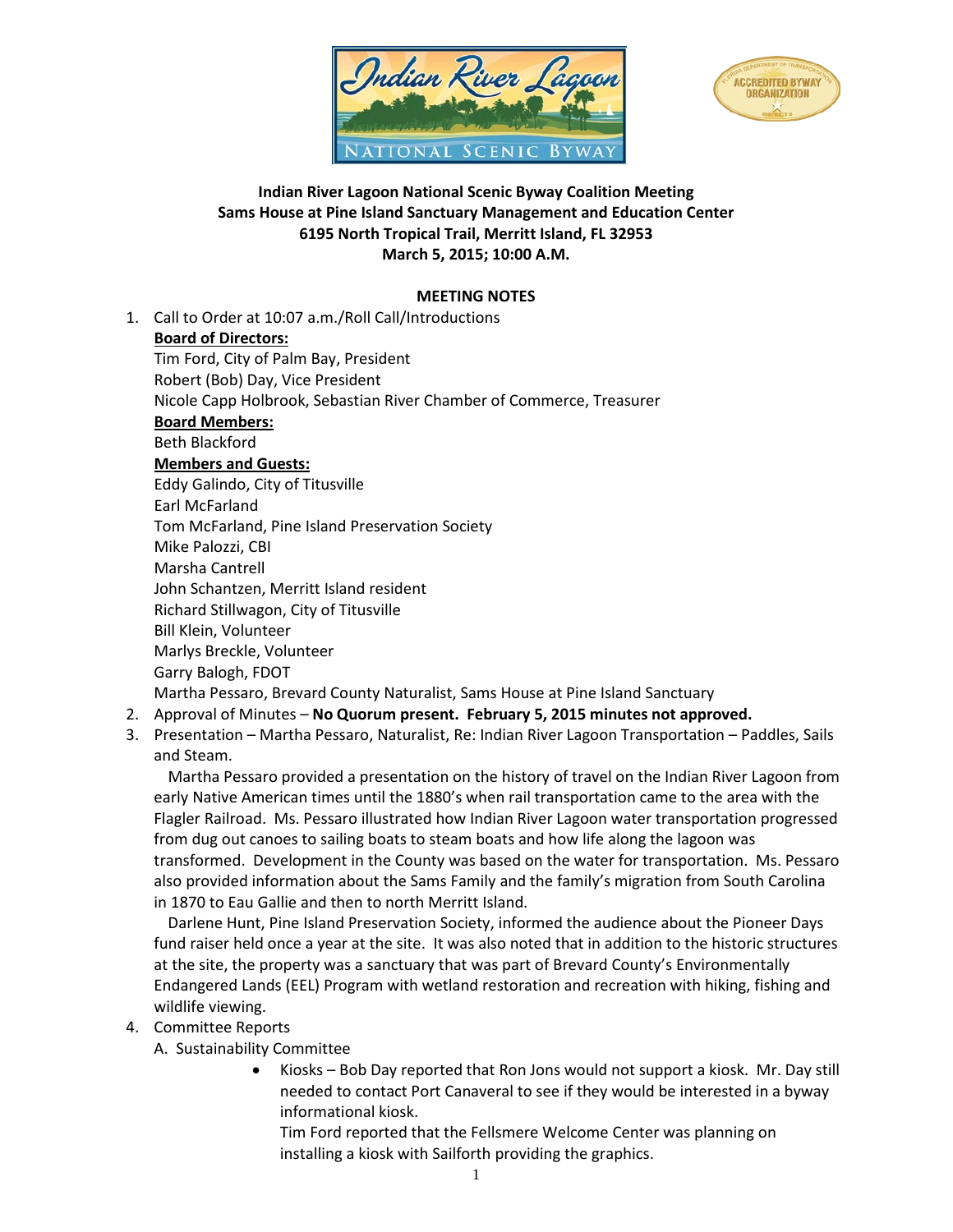• Business Partner Program – Tim Ford and Mike Palozzi stated that the Business Donor package was being worked on and would be brought to the next Sustainability Committee Meeting later this month and possibly be on the Coalition's April meeting agenda.

B. Website Committee – Nicole Holbrook – Mrs. Holbrook provided the Byway's webpage analytics to the group. There were 375 sessions for the past month reported.

- On-line Store Kathe Brewer Not in attendance. Tim Ford noted that he had been trying to contact Ms. Brewer.
- C. Social Media Coordinator Kathe Brewer No report, not in attendance.

D. FDOT Scenic Byway Coordinator – Garry Balogh – Mr. Balogh mentioned that the northern extension to the Byway had been designated. Designation signage had been installed in Volusia County. Signage in Brevard should go up soon. Mr. Balogh stated that he and Mr. Palozzi would be attending a statewide policy meeting in April and they would report on the meeting at the May Scenic Byway meeting.

Bob Day asked if there were thoughts of a ribbon cutting ceremony for the designation of the northern loop extension. After some discussion Richard Stillwagon said he would approach the Mayor of Titusville about the City holding an unveiling of a designation sign ceremony.

- 5. Reports of Officers
	- A. President Tim Ford Mr. Ford reported on the following: The Coalition's annual corporation fee had been paid. The cost was \$61.25 and he requested reimbursement from the Treasurer; a letter supporting the Sebastian River Chamber of Commerce's application to Visit Florida for a grant for advertising was provided. Nicole Holbrook elaborated on the grant; the Byway's annual report was submitted to FDOT; the Sebastian River Chamber of Commerce requested an agreement with the Coalition, similar to the agreement with the Marine Resources Council, that stated that the Sebastian River Chamber of Commerce building was a designated Indian River Lagoon National Scenic Byway welcome center for Indian River County; Beth Blackford volunteered to revise the Coalition's Bylaws particularly with regards to the section on elections and Officer's terms. Ms. Blackford provided more details and asked for assistance in proofing the document; lastly, Mr. Ford informed the Coalition that the organization's post office box needed to be renewed by the end of the month. Discussion ensued about whether the Coalition needed the post office box. Discussions on the pros and cons of having a post office box that the Coalition was out of brochures. Tim Ford would contact the Brevard Tourist Development Council (TDC) to see if the TDC could fund reprints. If there was funding for reprints, the Coalition discussed the need for updating information in the brochure. A question was asked and discussion took place regarding the revision of the bylaws and the requirement to submit the revised bylaws to the IRS and State.
	- B. Vice President Bob Day Mr. Day announced the following upcoming events along the byway: Lagoon Fest at the Ted Moorhead Lagoon House on Saturday, March  $7<sup>th</sup>$ ; the Beach N' Boards Surfing Festival which would be held at Shepard Park in Cocoa Beach on March  $12^{th}$  –  $15<sup>th</sup>$  and the Easter Surfing Festival which would be held on April 2<sup>nd</sup> - 5<sup>th</sup> in Cocoa Beach.
	- C. Secretary position vacant. President Ford noted that a volunteer was needed and there was a need for meetings to be adopted.
	- D. Treasurer Nicole Holbrook reported that a check in the amount of \$61.25 was issued to Tim Ford for reimbursement of the Sun Biz Corporation fees. The bank account had \$553.43. Mrs. Holbrook stated that she would renew the post office box and would be working on the IRS post card report.
- 6. Old and Unfinished Business
	- A. Level 2 Accreditation Tim Ford said that the first draft of the Board Member Manual was drafted and a second draft would be brought back to the next Sustainability Committee